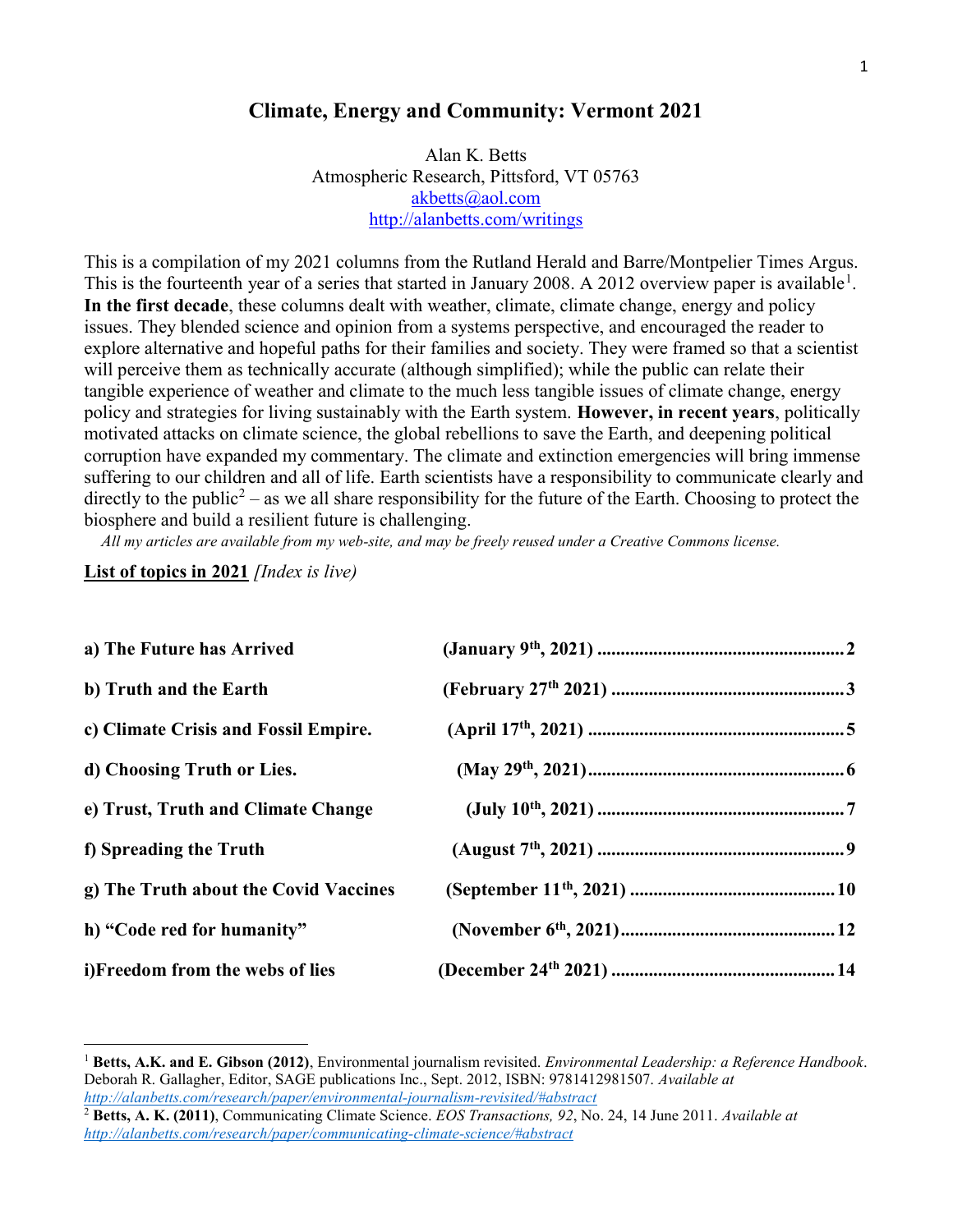## a) The Future has Arrived  $(January 9<sup>th</sup>, 2021)$

https://www.rutlandherald.com/opinion/perspective/weekly-planet-the-future-has-arrived/article\_0e43d710-2101- 5369-910d-3157cd8e8b36.html

January is a good time to look back, and realize we are not ready for the future that has arrived. This Planet series began in January 2008, so this is the start of the fourteenth year. The teenagers among you who want to catch up can review the 100 articles I have written at alanbetts.com

The past year was a disaster for the planet, with record tropical cyclones and hurricanes, record fires raging in the western US, and record temperatures continuing to melt the Arctic and the permafrost in northern Siberia. The Gulf coast states were hit by storm after storm and Nicaragua was devastated by two category 4 hurricanes just two weeks apart. On November 1<sup>st</sup> the strongest super-typhoon ever hit the Philippines with 195mph winds. In late November, northern Somalia, struck by the strongest cyclone of the satellite era, got a year's rainfall in 48 hrs.

The Earth was close to a new record temperature in 2020. Tragically, as climate extremes are accelerating, millions of species are becoming extinct, threatening all life on Earth. For the U.S., the question is a simple one: how bad will we let it get? To be very blunt, how many of the world's children and grand-children are we willing to kill, just to appease the fossil fuel industry and increase current profits for the rich?

The year was a disaster for the US. The misery of COVID was made far worse by our narcissistic leader who bears responsibility for killing hundreds of thousands by ignoring the spread of the virus and by lying about it. In contrast, Iceland, using U.S. technology that our government refused to use, achieved a ten-fold reduction in the death toll per capita. In addition, our president has taken large bribes from many industries to roll back EPA regulations for clean air and clean water, and so kill many more people.

His colossal crime of taking the US out of the Paris climate commitments, to increase oil company profits, will haunt the hundreds of millions who will die this century from accelerating climate change. It is staggering that killing our children and the elderly for profit is now acceptable to right-wing capitalism. The ghastly reality is that under present rules the US capitalist system can make more money now from destroying the Earth than by saving it for our children. It boggles my mind that some on the religious right can support climate policies that will kill so many unborn children, and still pretend they are protecting the unborn.

Ironically, this incompetent would-be dictator established a new landmark that teachers should note. The U.S. constitution is complex, but if you are too lazy to actually read it, you cannot defeat it just by lying, waving your arms and threatening people. Even the stacked Supreme Court did not think propping up his ego justified overruling a fair election. This week he directly threatened the Georgia Secretary of State, demanding that the certified state election result be reversed in his favor: an extraordinary crime for a president. Finally as I write, this deranged and now criminal loser sent his mob to storm the U.S Capitol in a futile effort to prevent the Senate from affirming that Biden won the election. I just hope that he can be moved very soon to a far-off putting green, where a trusted smiling servant can divert his ball safely into the hole.

But it is time to leave this evil in the dust and move on. Last month I discussed how the desire for power and control has corrupted our human world. This is an on-going struggle. After the misery of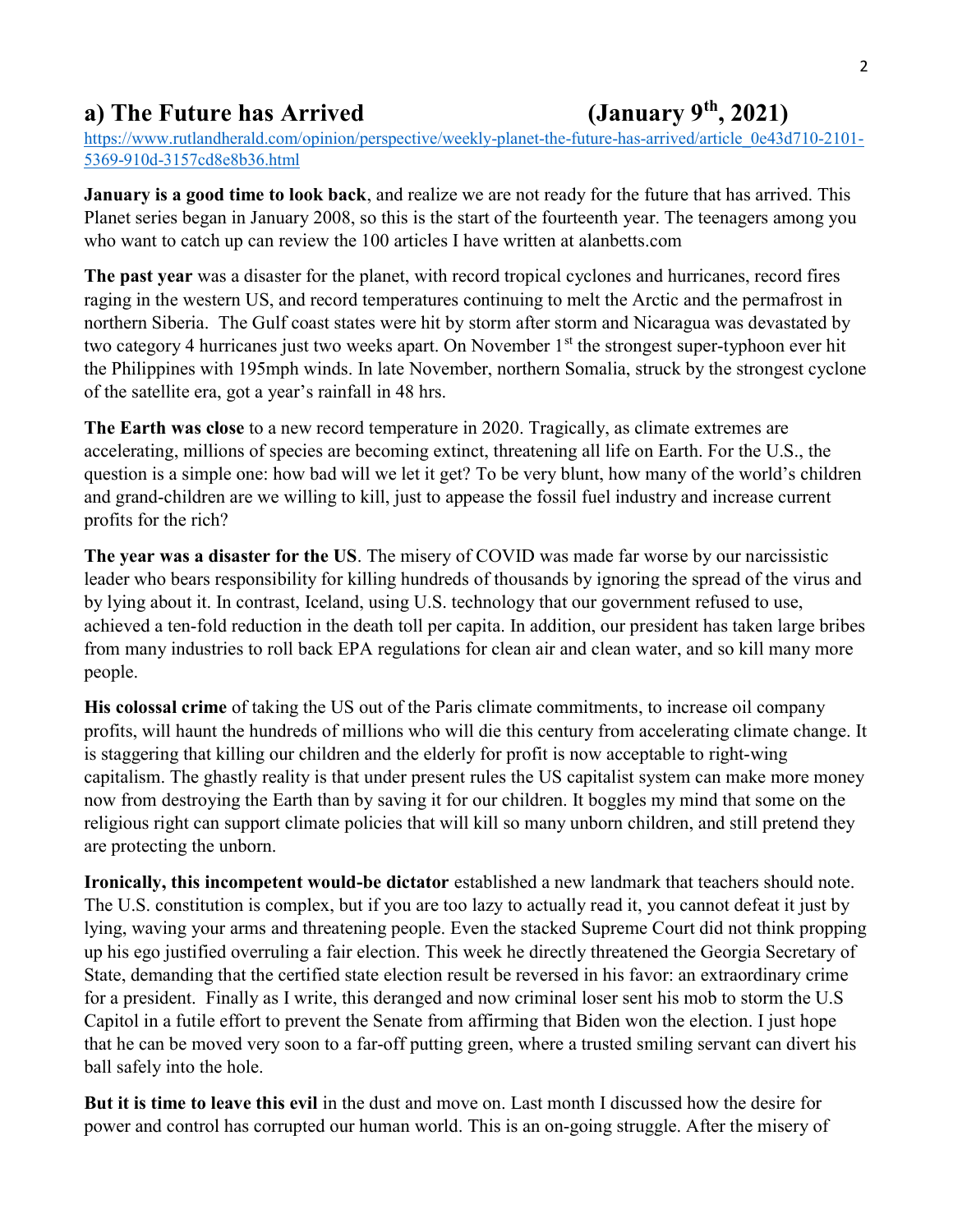COVID, our society is desperate to return to profit and growth-oriented capitalism, even though this is destroying the planet on which life depends. It is so difficult for the rich and powerful to accept real change away from an economic system that exploits both people and the Earth.

As the Extinction Rebellion has correctly insisted, we have to move to an economic system that works with the living Earth and for all the people across the globe. Stand up for the Earth and for your fellow citizens, whoever they are and wherever you meet. If it seems hopeless at times, slip into the wilderness and reconnect with the truth that will set you free.

Members of Extinction Rebellion Vermont demonstrate for climate action outside the State House last January.



Jeb Wallace-Brodeur / Staff Photo

# b) Truth and the Earth  $(February 27<sup>th</sup> 2021)$

https://www.rutlandherald.com/opinion/perspective/weekly-planet-truth-and-the-earth/article\_d398fe4f-5885- 5a9d-bab5-1ebc4934f32d.html

After losing the election, the outgoing president continued to deny he lost - as he said he would. He even staged an attack on Congress to try to prevent the transition of power to his successor. Using lies to incite violence is a threat to democracy. The former president's lies and denial more than doubled the U.S. death rate from COVID compared to many other countries. He simply refused to listen to scientists, and encouraged his supporters not to wear masks, which spread the disease.

Last week Texas was crushed by a freezing weather disaster that was accurately forecast more than two weeks ahead. The power grid failed for the extraordinary reason that power producers in Texas, which has its own separate grid, are not required to winterize their equipment.

It is time to face fundamental truths that have been long buried. Much of our human world is driven by science and technology. Science is a good frame for understanding our technological world, and the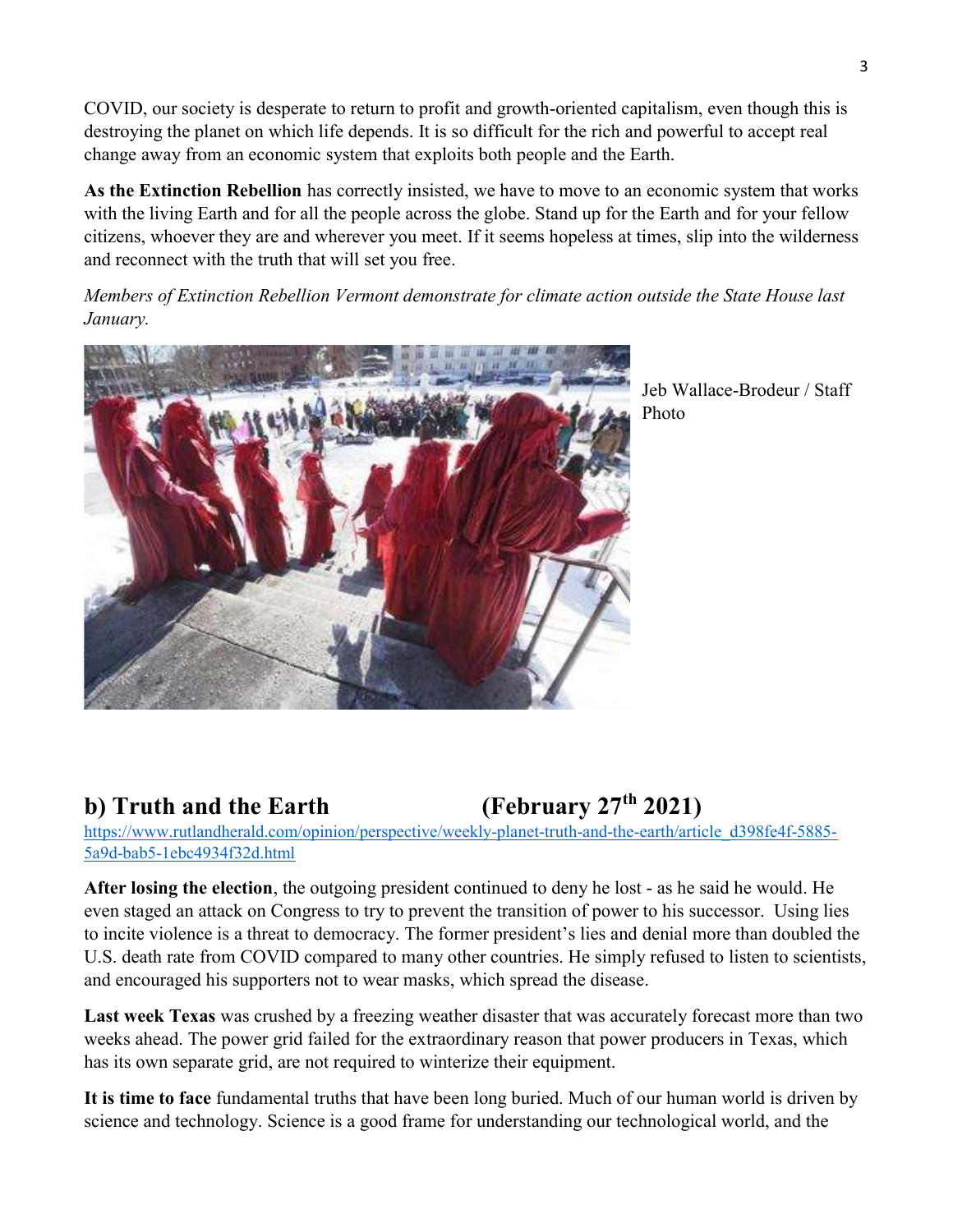complexity of the living natural world. However science is rarely the basis for social planning and it does not address moral choices.

In this void, choices are made implicitly by society's guiding capitalist economic frame. In Texas, short term profits won out over planning for future winter extremes. More generally, new things are invented and if they can be marketed profitably, they are introduced with little control. The goal of capitalism is to increase short-term profits within a consumer growth economy. Growth is driven by advertising and by exploiting the Earth's resources as well as people, and especially the poor.

Immense wealth has been created for some, and the human population has increased until our global impact exceeds the Earth's carrying capacity. Now climate and extinction catastrophes are rapidly approaching, simply because much of our economic system has not been designed to pay for future costs, especially the damaging consequences of our vast waste streams.

#### Consider instead the Blue River Declaration from October 2011.

"A truly adaptive civilization will align its ethics with the ways of the Earth. A civilization that ignores the deep constraints of its world will find itself in exactly the situation we face now, on the threshold of making the planet inhospitable to humankind and other species. The questions of our time are thus: What is our best current understanding of the nature of the world? What does that understanding tell us about how we might create a concordance between ecological and moral principles, and thus imagine an ethic that is of, rather than against, the Earth?

In our time, science, religious traditions, Earth's many cultures, and artistic insights are all converging on a shared understanding of the nature of the world: The Earth is our home. It will always be our only source of shelter, sustenance, and inspiration. There is no other place for us to go. It follows that the world is worthy of reverence, awe, and care."

Clearly, ten years later, U.S. society has not made this transition to align its ethics with the ways of the Earth. The recent change in central government will not fix our poor social and economic understanding of the living natural world. I suggest readers view the sincere efforts to address climate change issues by the Biden administration through the clear lens of the Blue River Declaration.

This means facing a deeper issue. Even though we are embedded in the biosphere, very few understand this intellectually, let alone intuitively. Reconnecting deeply with the natural world means surrendering to it, so you feel part of it on an emotional and heart-felt level. Indigenous peoples and the founder of Christianity understood this. But the concept of surrender is horrifying to 'modern' humans, because of our devotion to human power and control, and our memories of many centuries of warfare.

We have two critical tasks in this coming decade. One is to slow climate change by reducing the global atmospheric carbon budget to net-zero, which means to stop burning the fossil fuels. This is turn means focusing on improving energy efficiency and implementing renewable energy resources on a global scale. The biggest obstacle, which has been with us for decades, is that the fossil fuel companies and their associates are heavily invested in deceiving the public and politicians. Their strategy is to avoid direct legislative mandates in order to protect their profits as long as possible, even if this means sacrificing the Earth.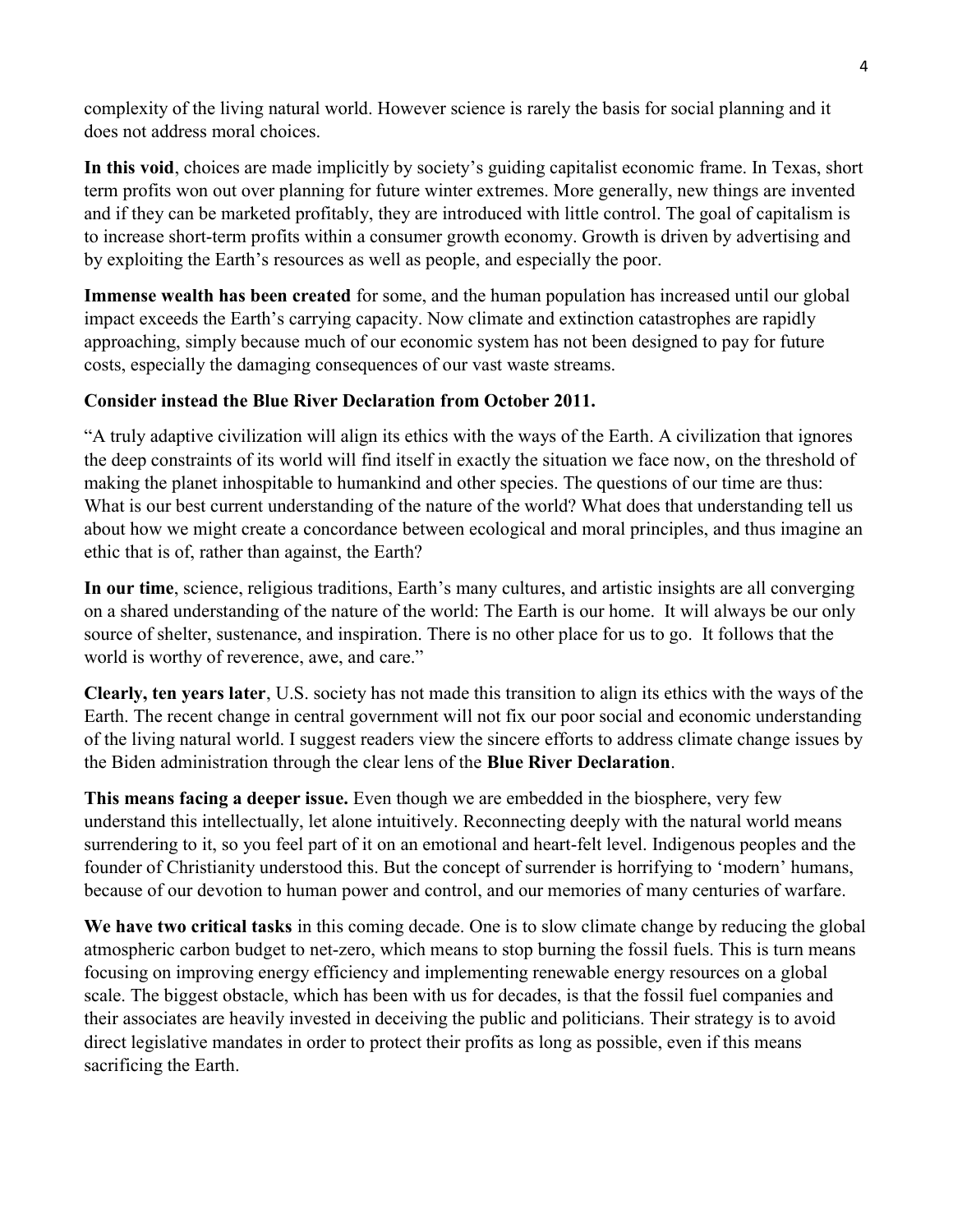The second difficult task is to see that the human destruction of so much of the natural world is driving many species to extinction, and replace destruction with reverence. Neither task is easy, so we all have to plan ahead. Spring will be here soon and if we look more deeply, the Earth can help.

### c) Climate Crisis and Fossil Empire. (April  $17<sup>th</sup>$ , 2021)

https://www.rutlandherald.com/opinion/perspective/weekly-planet-climate-crisis-and-fossilempire/article\_c8bf62a7-512c-517e-8785-01ed9127a79c.html

Australia is far away but it has some climate lessons for us. The fire season in the dry southern summer of 2019-2020 was horrifying and bush fires scorched a record 46 million acres, ten times as much as the 2020 California fires which set a new record on the west coast. The vast Siberian fires in 2020 also burnt through a comparable 49 million acres of the Russian landscape. Australia is a major coal exporter and the burning of coal, a fossil fuel, is accelerating climate change and amplifying wet and dry climate extremes. Russia is also a big exporter of fossil oil and gas. So Australia and Russia are both responsible for a significant part of their self-destruction; as well as destruction elsewhere. Drought is again spreading across the western US this spring, so watch carefully, since we too have a large fossil fuel industry driving climate change. The Russian dictatorship does not have to deny anything, but Australia has a conservative government which had to deny any responsibility for climate change. However the Earth does not listen to politicians. The increasing greenhouse gases simply slow the cooling to space, the Earth gets warmer, surplus heat is stored in the oceans and climate disasters increase.

But in Australia just as the wildfire season ended, the COVID crisis struck. Remarkably, the Australian government woke up and realized they should act preemptively, which they not done with the fires. They immediately closed the Australian borders and ordered returning citizens to go into supervised quarantine. This saved the country from a COVID disaster. The US has 13 times the population of Australia but the US has had 1000 times the number of COVID cases and 600 times the number of deaths. What a difference leadership can make - if it wakes up. Even more important the Australian government gave the aboriginal people control of their own reservation borders, which they simply closed, saying "We cannot afford to lose any of our wise leaders; their wisdom is irreplaceable". Tragically here in the US the death rate of Native Americans on reservations is double that of the white population.

There are deeper issues here. Collectively all the fossil fuel interests and their political allies deny responsibility for climate change, saying they are not responsible for the future. The fossil fuel companies know hundreds of millions of the world's children and grand-children will die and perhaps a third of the Earth's living species will go extinct over the next fifty years. Exxon has known this for forty years ever since their own senior scientist, James Black, told them the truth in 1978. Did they press the government to take action? No, they suppressed their scientist's report, and for forty years have conspired with the industry to deceive the public and bribe politicians to prevent government legislation to regulate and phase out the fossil fuels.

This fossil fuel industry conspiracy I have called the Fossil Empire. They are driven by maximizing current profit, and avoiding responsibility for the costs of the accelerating climate disasters that will destroy so much. It is so cheap to bribe US politicians. By a recent count, the 139 Republicans in Congress who publically deny the science of climate change were paid a total of only \$61M by the coal,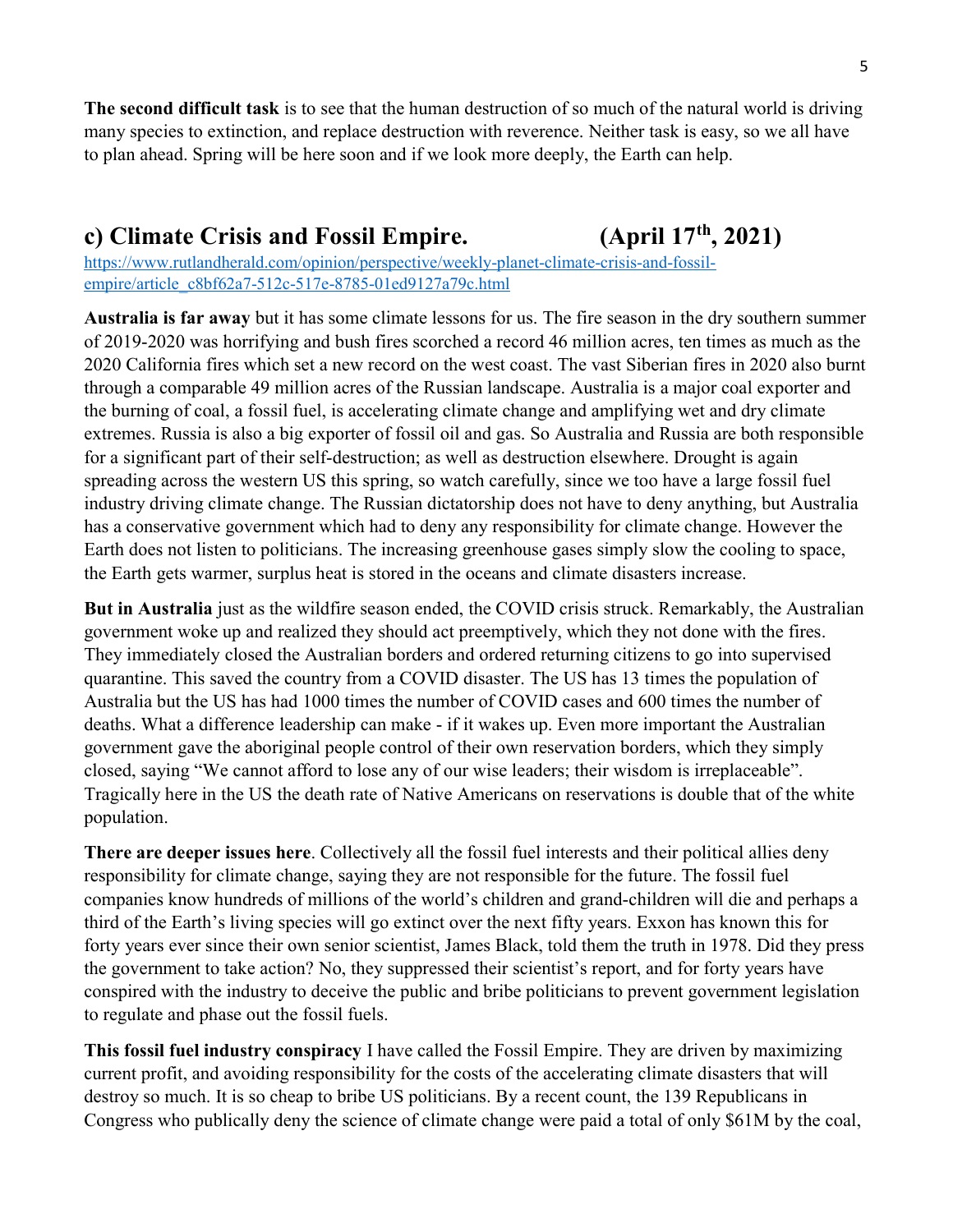oil and gas industries. For less than half a million dollars each, these Republican are happy to lie in public and vote to destroy so much life on Earth. Yet the capitalist framework can easily address the climate crisis by placing a rising price on burning fossil fuels, since we have estimates of the future damage from climate change. The money raised can be used to drive a rapid transition to renewable energy.

Why does the public accept this criminal conspiracy to destroy the Earth for profit? Because they too have been deceived by a second strategy. At first the Fossil Empire just denied climate change was real, but as climate disasters grew larger they shifted to the deflection strategy that works so well for industry. Deflection is when you convince the public that it is better to solve a challenging problem by individual action (since it is a free country), rather than by government regulation. Covertly selling this strategy has been an immense success. Climate activists can be encouraged to discuss and argue over whether one should travel less, buy an electric car, install solar panels, eat a vegetarian diet, have fewer children or live a simpler life. The list is endless. This strategy deflects attention from what needs to be done at the societal level to the individual level, where people can either feel they are taking useful steps, or perhaps instead feel guilty. Of course individual choices are very important, but they will not fix the huge climate crisis, which needs both national regulation and global agreements to deal with phasing out the fossil fuels.

Facing the climate crisis this decade is critical, so let us ask again. Why are we allowing the Fossil Empire to destroy so much life on Earth and the lives of our children and grandchildren for profit?

## d) Choosing Truth or Lies.  $(Mav 29<sup>th</sup>, 2021)$

https://www.rutlandherald.com/opinion/perspective/weekly-planet-choosing-truth-orlies/article\_07566fe5-38ef-594a-8f65-5150c683d64c.html

One of the dark accomplishments of the last five years has been the normalization of webs of lies in society. The critical value of the truth has faded as the lying has grown. The Fact Checker web site lists over 30,000 false or misleading claims made by the past-president during his four years in office. Of course politicians have long misrepresented the truth to justify their political agendas and please their financial sponsors – but never on this scale. Even after he was defeated in the recent election, Trump and his supporters have continued to spread evil webs of lies. Some rationalize that living in a free country means they are free to lie.

Finally the Big Lie arrived, the opposite of the truth that Trump lost the election by a large margin. The bizarre aspect is he appears unaware that this term was coined by Adolf Hitler in his book Mein Kampf (1925) to describe the use of a lie so "colossal" that no one would believe that someone "could have the impudence to distort the truth so infamously." Trump loves big lies, so this fits him very well. He can pretend to believe in his personal Big Lie that he won the election, even though he lost, because the neo-fascist media will support him. Then I realized he chose Hitler as his hero because he admires dictators so much more than democracy. History will remember him both as a confused Hitler and a pathetic lying loser.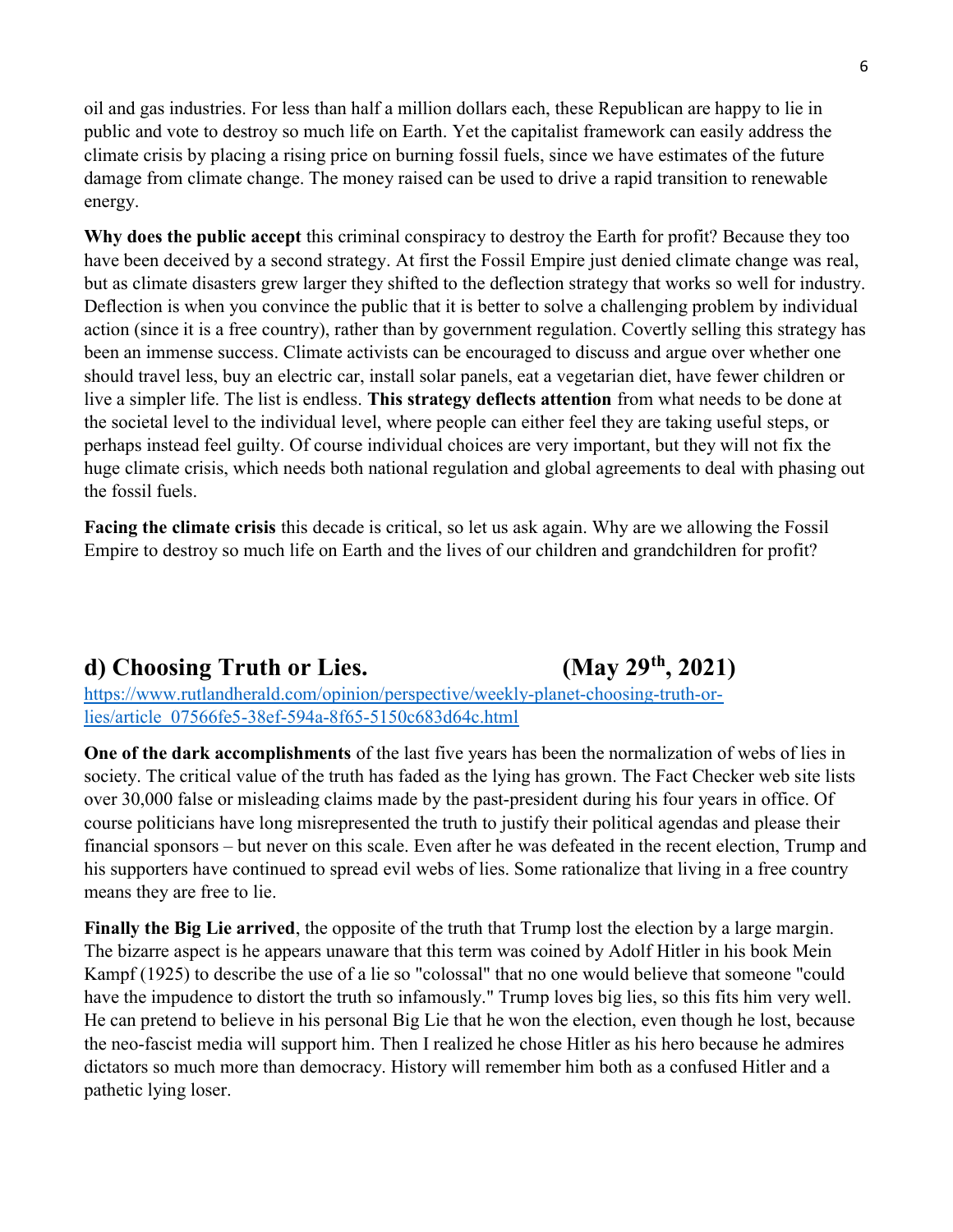What is unbelievably shameful is that the Republican Party has abandoned democracy and the U.S. Constitution and joined him to follow Hitler as the party of the Big Lie. Even worse they have dreamed up a new approach. Across the nation, many states are using lies about election integrity to pass bills that restrict voting by citizens, whom they fear might vote for Democrats. Their hope is that by controlling who votes, they can achieve the fascist dream of a Republican dictatorship.

The web-sites of lies about COVID-19 and the vaccines for it are another disaster for America. Trump was responsible for the deaths of a quarter of a million or more people from COVID by lying about its severity, and the need for testing and protective strategies like wearing masks. Now in a continuing fantasy world, web-sites run by mostly Trumpian supporters are lying about the vaccines and encouraging others not to be immunized. How this will improve Trump's self-image is unclear, but it will prevent the country from recovering quickly from COVID. It seems a gross perversion that if he cannot be president and kill people by his lying and negligence, then he can still kill them through the lies of supporters. Yet it is his own supporters trapped in their own lying web that will collectively suffer most from ongoing COVID infections. Perhaps this is a perverse form of retribution to make governing more difficult for the Biden administration, which they perceive as illegitimate. It is likely that there is also some fiendish input from the dark web by those delighted to weaken the U.S.

So take a deep breath and let us step into the real living world – as it is still almost spring, although mid-May seemed like summer. The direct teaching of the indigenous Aramaic leader Yeshua (known to us as Jesus) was crystal clear: "Step with me into the living world of the Creation and ye shall know the Truth and the Truth will set you free". For our society today this is a real vivid choice. We must either accept the Truth that sets us free, or the evil webs of lies that trap us in a sick and desperate effort to destroy American democracy.

So plant your spring and summer vegetables and watch the living truth grow in the sunshine and warm your heart. This year, we again overwintered spinach and lettuce in cold frames and have been eating head lettuce for a month now, while the crop of spinach was simply huge. The winter climate has warmed a lot over the last ten years (as the Arctic is melting), which means even the broccoli planted in April will soon be ready for harvesting. I chuckle because the warming Earth is ignoring the 139 politicians that have been bribed by the Fossil Empire to lie, and deny climate change. While these politicians choke on their evil webs of lies, every head of broccoli and lettuce that we grow is a reminder the Truth is free, and tastes so good.

Still, many find it hard to face both truth and freedom, so the way forward for America might seem fuzzy. Fortunately the Earth backs the Truth every time, and humanity has so little power unless we back the Earth. When we harvest our Brussel sprouts and winter squash in the fall, I believe the Earth will be smiling as well as a little warmer.

### e) Trust, Truth and Climate Change  $(July 10<sup>th</sup>, 2021)$

Weekly Planet: Trust, truth and climate change | Perspective | rutlandherald.com

It is mid-summer and dramatic climate signals can be seen across the globe. The last week of June was a shock to the north-western US when Oregon and Washington had record temperatures as high as 110F.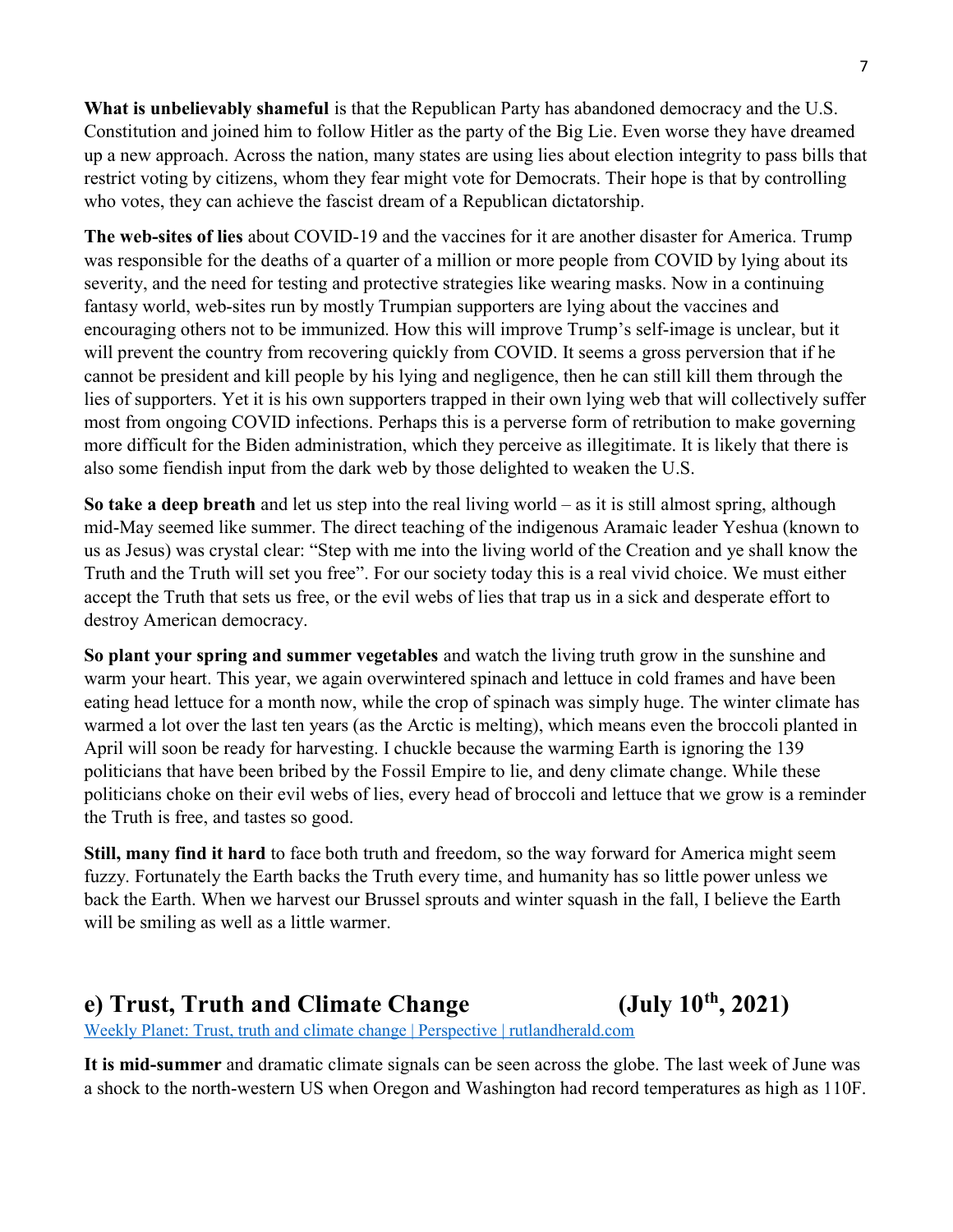This extreme warm pool extended up into western Canada. Over in the eastern Siberian Arctic, satellitemeasured ground surface temperatures were over 100F, continuing to melt the permafrost.

Here in Vermont, severe lightning from clusters of extreme June thunderstorms took out my surge protector and computer (even though switched off), routers, internet and one printer. I had seen the storm coming and had backed up my data; but next time I will switch off the main electrical breaker to try to protect the house.

Some good news is that 56 House Republicans formed a new Conservative Climate Caucus in recognition of the reality of climate change. Good luck to them as they confront the larger number of Republicans who have been bribed by the Fossil Empire to deny climate change. This new group wants to reduce carbon emissions while remaining aligned with the business community. This will be challenging as so many businesses are still focused on short-term profits at the expense of the future of the Earth, which ensures ongoing destruction for life on Earth.

In other good news Canada passed the Net-Zero Emissions Accountability Act. Canada now has a law to try to ensure the government follows through on promised climate action in a transparent, systematic and holistic way. Many governments make promises they do not keep, so the climate crisis grows.

Green energy businesses in the Northeast all understand that trust is central to developing and deploying new technology. Trust depends on honest, truthful and clear explanations, and the climate crisis needs this for decades.

The COVID crisis has illustrated how trust is key to public communication. Vermont was the first state to reach the key 80% vaccination coverage for those over age 12. Governor Scott and Health Commissioner Dr. Levine and staff held weekly on-air press conferences, explaining how to manage COVID, encouraging vaccination, and outlining the steady progress towards re-opening the state. With open public questioning by reporters, it was clear that the Governor and his staff were telling the truth and could be trusted.

I am stressing this because the critical value of the truth has faded during the last five years, as the webs of lies have grown. In the disaster world of Florida, the Governor has ordered towns to keep using fossil fuels; forbidding them from moving to 100% renewables. Is he really unaware that rising seas will drown the sinking Florida coast? Trapped in his web of lies on COVID vaccination, he also says cruise ships that sail from Florida cannot mandate that all onboard are vaccinated. Some of the cruise industry business may have to leave Florida. Paradoxically the cruise industry contributes to climate change, but these big ships going nowhere can just move on.

It was refreshing to hear the Chairman of the Joint Chiefs of Staff, Gen. Mark Milley bluntly confront the attacks by Republican neo-fascists against the educational efforts by the US military to confront our racist past. He grasps that the truth has to be faced not simply denied as these racist bigots want. Since Gen. Milley is pledged to support US democracy, he also wants to know why there were so many exmilitary in the Jan 6 attack on the Capital trying to destroy our democracy.

Academic science communicators keep urging scientists to communicate more – yet large sections of the US community are not listening to scientists. Many are listening to the webs of lies of politicians and the skillful propaganda and advertising from the Fossil Empire and conservative neoliberalism. Oil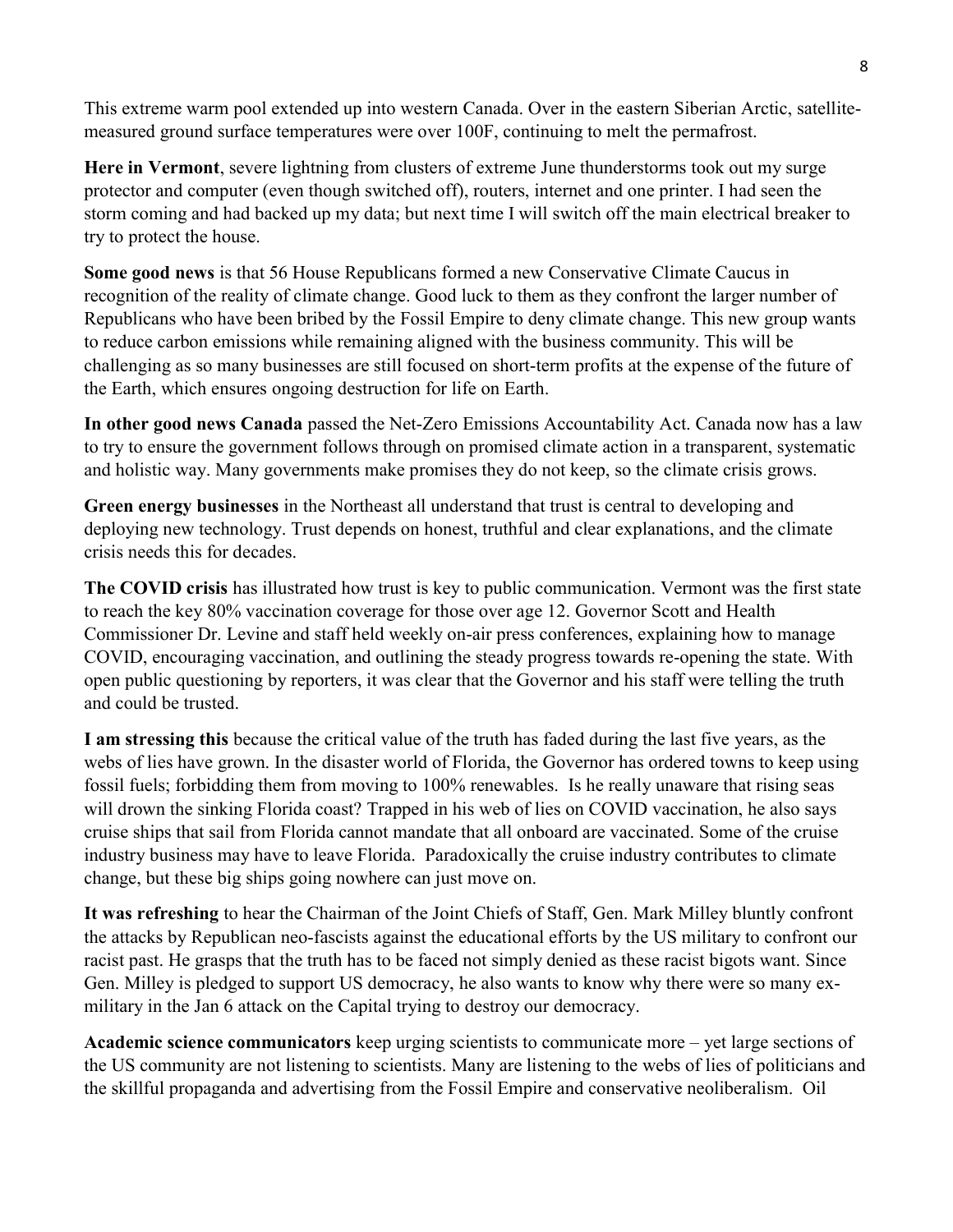industries are coming under financial pressures to deal with climate issues, but they are so rich and powerful that they can frame fake solutions within their business as usual.

Scientists are expected to communicate science but not confront the political and economic corruption and lies designed to prevent the public from hearing. It is hard to do otherwise, as scientists are being paid by the political system and are expected to tolerate the corruption. In fact for decades they have been told to stay out of politics. This collusion means many go along for the ride because their funds come from the system, while the Earth is being destroyed for profit by the rich who have the money for deception.

However the living planet is still healthy. With several inches of rain in Vermont, our squash and tomatoes are growing fast and setting fruit to our delight, and our broccoli is heading up quickly. We also have a fantastic crop of poppies and dill that reseed every year. All I have to do is admire their beauty and weed and weed again, which is very grounding.

## f) Spreading the Truth (August  $7<sup>th</sup>$ , 2021)

#### Weekly Planet: Spreading the truth | Perspective | rutlandherald.com

Little by little fragments of truth leak out from the webs of lies. Trump and his Chief of Staff, Gen. John Kelly were in Europe in 2018 for the 100<sup>th</sup> anniversary of the end of the First World War. John Kelly was giving Trump an essential history lesson explaining who was on which side, and how the First World War led to the rise of Hitler and the horrors of the Second World War. To the General's shock, Trump commented that Hitler did a lot of good things for Germany, and helped their economic development in the 1930's. Indeed the building of the autobahns to transport troops quickly and the massive military investment was an economic boost. Later the massive investment in concentration camps, huge gas ovens and crematoria to slaughter millions efficiently did benefit some companies.

It is now much clearer why Trump admired Adolf Hitler's concept of the Big Lie, and was so proud to become the Big Liar himself (after 30,000 documented false statements in four years). But as I have commented before, the admiration of Hitler's Big Lie by the neo-fascist Republican right is a stunning betrayal of American democracy. Of course it is consistent with the re-emergence of white racism from the shadows. These bigots fear having to face up to our racist history, and almost choke on their hatred of non-white citizens, especially women, who are elected to power. But surely Hitler as their fascist hero will be the ruin of the Republican Party?

The other bizarre aspect of the present politics is the worship of Trump by some conservative evangelical groups in a mutual admiration pact. Their racist views do not overlap with the teachings of Jesus and the "Truth that sets you free", but they can pretend to be Christian by selectively citing the Bible to justify their own power. In Trump however they are worshipping a personification of the lying anti-Christ. This is incomprehensible except through the lens of their racist, anti-Christian past. Perhaps their lying webs will also slip into the dark shadows of history, so that the Truth can shine through.

But when will we really face up to the destruction of the Earth to maintain the profits of the Fossil fuel Empire? This crime of ecocide against the Earth and our children and grandchildren is a hundred times bigger than Hitler's genocide. As heat waves, drought and fires sweep the west, the public response is only a feeble whisper. The brainwashing by 40 years of lies from the Fossil Empire has triumphed. Society still allows them to claim they are not responsible for the future, even though they have known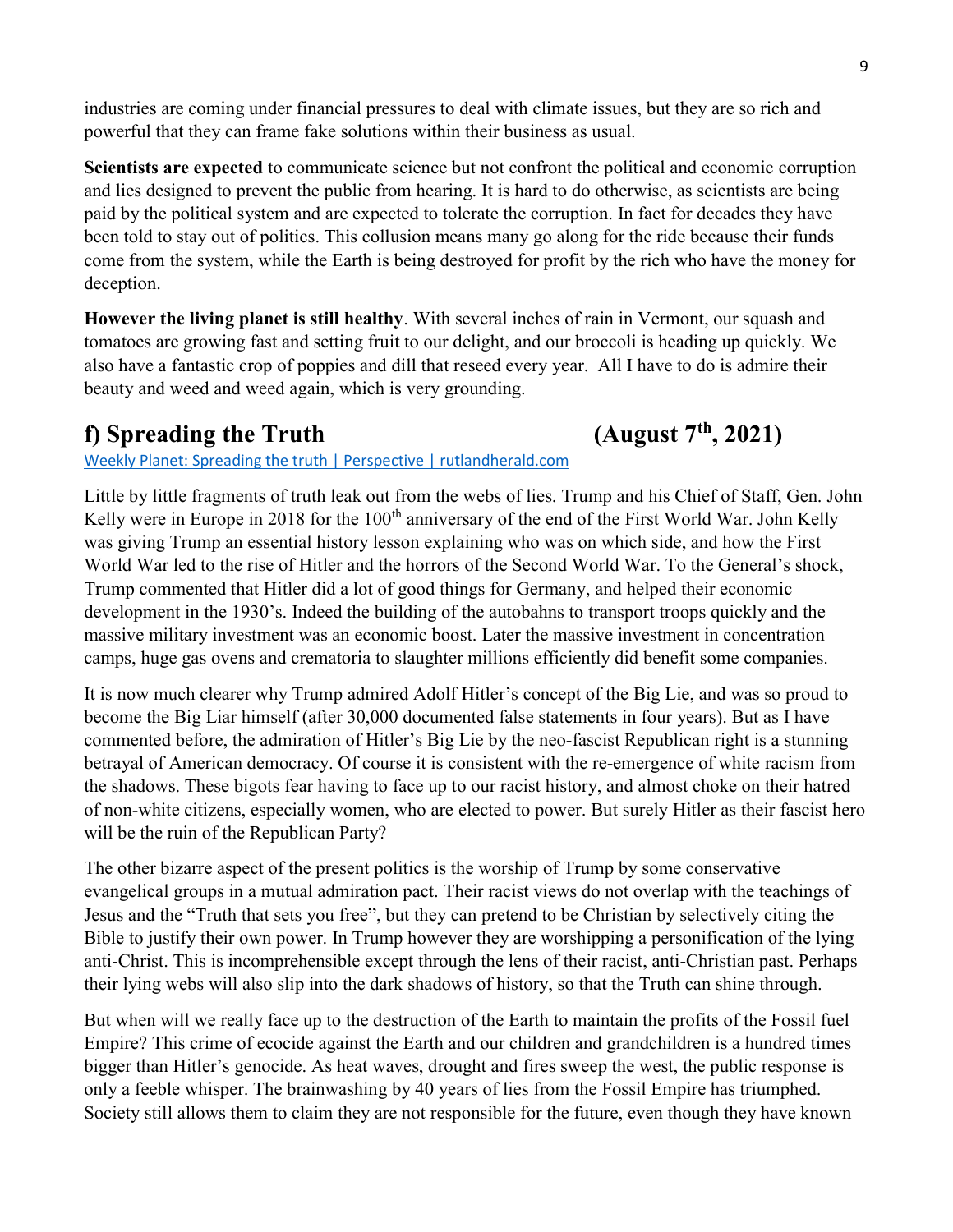for 40 years that their business plan and propaganda will kill hundreds of millions and perhaps a third of all life on Earth. But buried in the comfort of consumerism and economic growth fantasies, only a few want to rock the boat.

But we must face the challenge of building a sustainable future for our children, and replace the fossil fuel economy as fast as possible. We must listen to the Earth and shout her Truth at all levels of society, not listen to the lies from the Fossil Empire and bribed politicians. We must make the Fossil Empire pay for the transition they delayed; and pay for the needs of all people for a just transition. The entire banking, financial investment and insurance industries must also divest from the fossil fuel world. Otherwise citizens who grasp the long reality of the climate crisis should peaceably shut these financial institutions down.

The lying politicians should be voted out, whether they are lying about the climate, or the efficacy of vaccines or claiming we need loser Trump as a neo-fascist dictator more than we need democracy. Their lying kills people, now and in the future. In mid-July, Dr. Fauci pointed out that 99.5% of those dying from Covid are now unvaccinated. This is a tragedy driven by lies spread by politicians and by a notorious group of 12 anti-vaccine fanatics, using social media to deceive more than 50 million people.

In the real world, record temperatures, deeper droughts and widespread fires are shaking the western U.S and Canada. The Hoover Dam on the Colorado River was built in the 1930's to create Lake Mead for water storage and hydroelectric power. The water level has reached a record low, and the water commitments cannot be met. Elsewhere on the planet there are extreme rains, and Europe has been swept by record floods that have killed hundreds and destroyed towns. People protest the forecasts were not good enough. This is foolish, as the Earth is in charge, and global extremes must increase as we are heating up the oceans.

Back here in Vermont there has been unusual weather with many days of clouds, drizzle and rain in June and July. Compared to 2019 and 2020, this has reduced electric generation from our community solar panels by  $36\%$  for the period May 19 to July 19. For the first time we are paying a small amount for electricity in summer, rather than getting a credit for next winter.

We have had eleven inches of rain in July, a lot of it at night. This is more than twice the historic climatology. The growth of vegetation and crops has been quite remarkable, although the ripening of tomatoes and squash has been slow.

# g) The Truth about the Covid Vaccines (September  $11^{th}$ , 2021)

https://www.rutlandherald.com/opinion/perspective/betts-the-truth-about-covidvaccines/article\_926e301b-01f0-5e5e-bf29-5096e5894d77.html

It is easy to invent lies on the web, since they can come from anyone, anywhere in the world with no fact-checking. Lies can be more creative than the truth and they attract ten times more readers; and this brings billions in advertising profits to the web-sites. The webs of lies about the Covid-19 vaccines (and now face-masks) have been a tragedy. As Covid strains get more infectious and dangerous, many more people are getting sick, and more than 95% of those dying are now unvaccinated. It is bizarre that Facebook and other websites permit (encourage?) people to spread lies that may kill others, but this is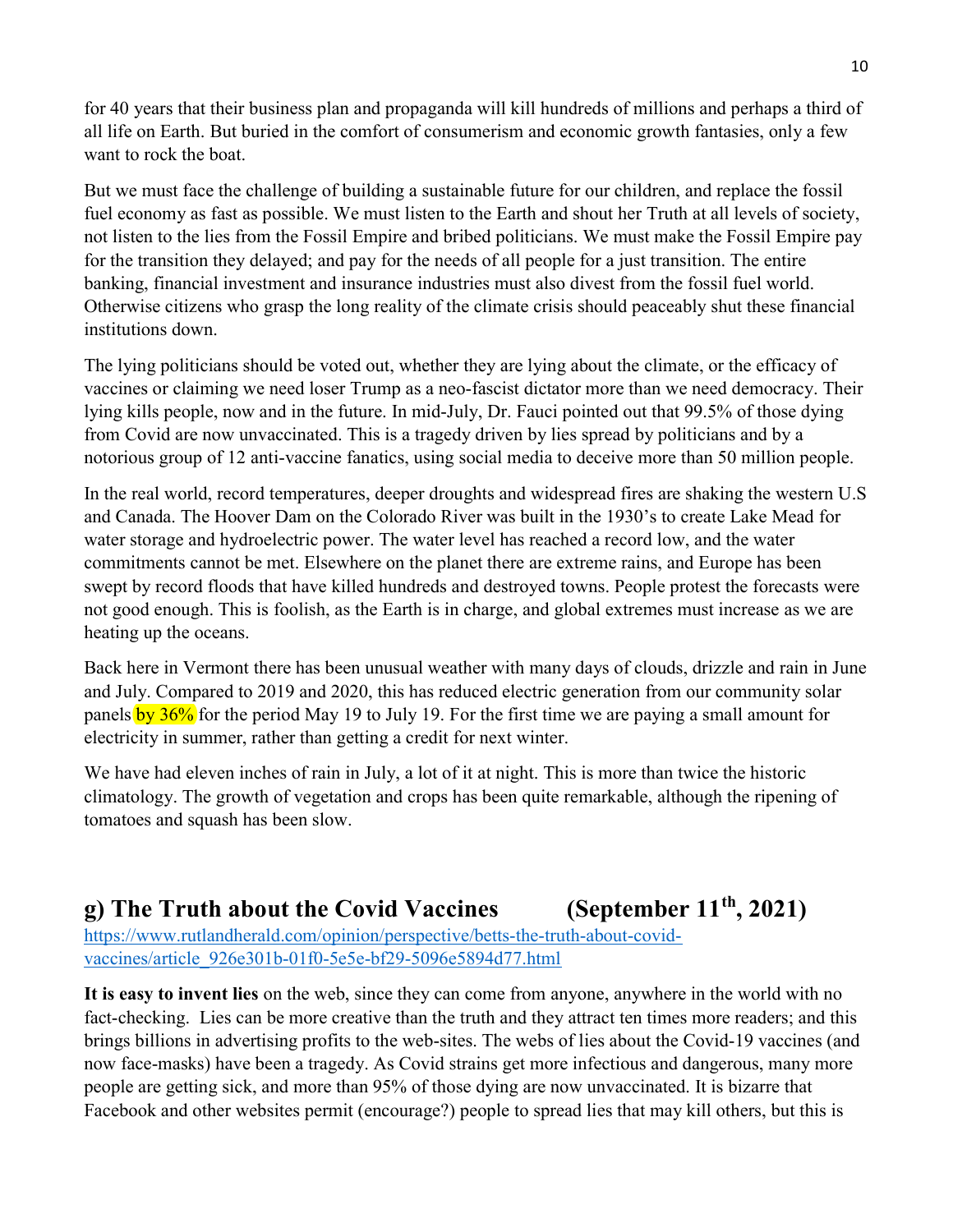capitalism where the freedom to kill others for profit is tolerated. Similarly the Fossil fuel Empire has free rein to kill us, our children and much of life on Earth to maintain their \$50+ billion in annual profits. Exxon-Mobil is not expected to pay for the destruction from Hurricane Ida, even though they are directly and criminally responsible, because they have known and lied about climate change for forty years.

Where can we find the deeper truth? The mRNA vaccines for Covid-19 are a beautiful illustration. When I ask people the story of the invention of the mRNA vaccines, very few know. There is nothing on the popular web-sites of vaccine lies. You have to search, but unless you know who to look for, you probably still won't find the amazing story below. You will find only government information, along with many pages that are skillful advertising or bogus claims. It is almost as if the astonishing truth has been suppressed. American society has crumbled in recent years into fear-filled worlds, where the freedom to spread lies that harm others is worshipped by many. In reality of course it is the truth that sets you free.

The brilliant Hungarian-born scientist Dr. Katalin Karikó was behind the key mRNA development. She was an expert on coronaviruses, and she knew we needed new types of therapeutics and vaccines. In 1985, she left Hungary, then still a communist country, and came to the US with her husband and 2-yrold daughter, thinking there would be more support here for this critical work. They sold their car and purchased 900 British pounds (about US\$1200), which was sewn into their daughter's teddy bear for the journey. Hungary did not encourage emigration. They settled in Philadelphia where she worked for Temple University.

Her determined struggle to develop mRNA vaccines lasted many decades. For more than ten years her applications for funding were simply rejected by reviewers saying "These have never been made, so you cannot prove they can be made". Is this is a good framework for funding creative scientists? Perhaps some may have also thought: why should we fund an immigrant woman scientist from a communist country? In 1998 this all changed when she met a young American immunologist Dr. Drew Weissman, a professor of medicine at the University of Pennsylvania, and the two formed a research partnership. Today, Karikó and Weissman are widely recognized for their groundbreaking work in developing mRNA therapeutics and vaccines over decades. In December 2020, more than 20 years after they began their collaboration, she and Weissman were each vaccinated with a first dose of the Pfizer/BioNTech Covid-19 vaccine at the University of Pennsylvania. They will receive the Columbia University 2021 Louisa Gross Horwitz Prize in January 2022 for their trailblazing work on messenger RNA vaccines for COVID-19.

Katalin Karikó still lives in Philadelphia, but she is also a senior vice-president of BioNTech, which manufactures the Pfizer vaccine in Germany. Her greatest pride is her daughter, who carried that teddy bear stuffed with cash to the US at age 2. Susan Francia, who grew up in a family where it was clear from childhood that hard work is part of life, and if you embrace it, there will be a fulfilling reward, won Olympic gold medals in 2008 and 2012 in the US Women's Rowing Eight Team.

The Pfizer/BioNTech mRNA vaccine development was shared with Moderna. So when I am asked if you can trust these vaccines, I tell them the story of their long development by a brilliant woman scientist Katalin Karikó who refused to quit. And I say "you can trust her with your life". Watch closely the many new developments in the next six months.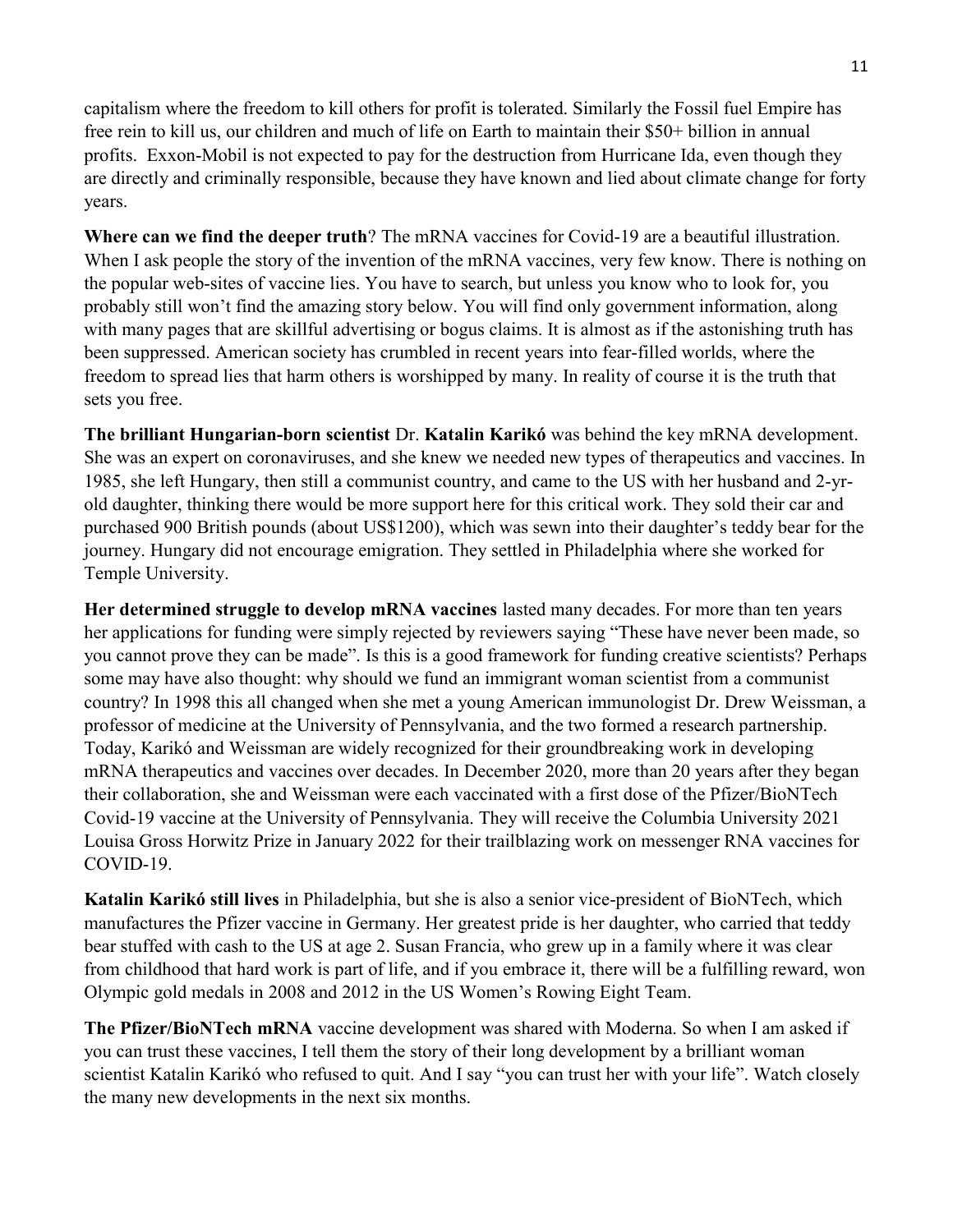#### h) "Code red for humanity" (November  $6<sup>th</sup>$ , 2021)

https://www.rutlandherald.com/opinion/perspective/weekly-planet-code-red-forhumanity/article\_389310b8-b6ff-5795-9bf1-54a4d2062b9c.html

The climate crisis from the burning of the fossil fuels is bringing disaster after disaster this year. We have known for decades this was coming, but most societies have made promises but delayed action, so CO2 keeps rising. The first part of the Sixth Assessment Report (AR6) was released in draft form in August 2021 in preparation for the COP26 meeting in Glasgow currently in progress. It was described by the UN Secretary-General António Guterres as nothing less than "a code red for humanity. The alarm bells are deafening, and the evidence is irrefutable".

We understand why this is happening. The Fossil fuel Empire (led by Exxon-Mobil) were told by their own chief scientist in 1978 to change their business plan, since doubling  $CO<sub>2</sub>$  would be disastrous for the planet. But Exxon silenced him and started the webs of lies to deceive the public, followed by the bribing of politicians to prevent action. Exxon is still being subsidized to destroy the Earth, so the Fossil Empire can greedily make trillions killing our children and grand-children and much of life of Earth.

Faced with the 2021 climate catastrophes, most people can see the obvious: that the climate crisis is out of control. Grasping this Truth sets us free to act. We must choose between the Earth and the Fossil Empire. The choice is obvious: we must choose the Earth. Indigenous people have known this for thousands of years, but 'modern western society' has done everything it could to destroy the indigenous mindset. The deep shift in consciousness to back the Earth, who is in charge, is still heresy. Indeed it is almost impossible for our society, obsessed with human power and greed, and business-as-usual capitalism.

Let us review the many 2021 climate disasters from the perspective of the Earth. Since evaporation goes up steeply with temperature, rainfall rates are also going up steeply. With slower moving midlatitude weather systems (because the Arctic is warming rapidly), this means that heavy rain periods can now last much longer, and drive extreme flooding. The extreme mid-July floods in Europe and China stunned people and many were drowned. The huge Three Gorges dam in China came close to collapse. China has a power shortage as their coal mines were flooded.

On August 21 as Tropical Storm Henri approached, Central Park in Manhattan saw a new record rainfall rate of 1.94 ins/hr and a new daily record total of 4.45 inches; only to see this record shattered 10 days later on September 1 when the remnants of Hurricane Ida crossed the Northeast. The new Central Park record is 3.15 ins/hr with an event total of 8 inches. Many died in the massive flooding of NYC and New Jersey. Despite the warning of Hurricane Sandy in 2012, the unprotected subways again flooded, and people drowned in their cars and basement apartments. The Earth will flood the NYC financial infrastructure, until it grasps that it is criminal ecocide to profit from funding the Fossil Empire to destroy the Earth.

The record-breaking Arctic cold that flowed deep into Texas in mid-February hit the Texas refining and petrochemical sectors as hard as any hurricane, causing lasting damage. The Texas power grid was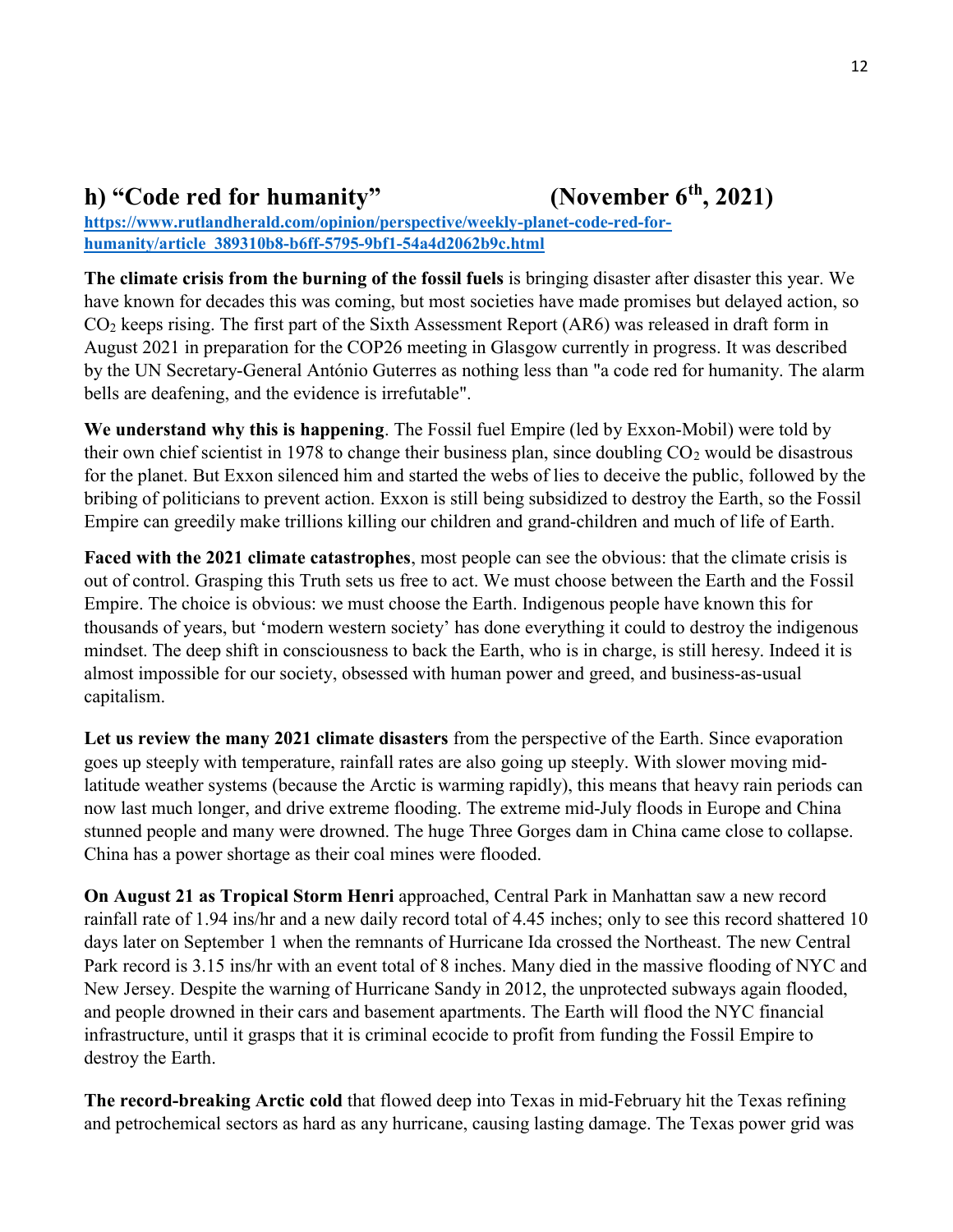shut down, and infrastructure was damaged at a cost that could exceed \$100 billion. I do not need to tell readers how corrupt the Texas government is, and that it is a key focus of the Fossil Empire's plans to destroy the Earth. The response by the Earth is fitting.

The wake-up call for Houston was Category 4 Harvey in 2017, which damaged some drilling platforms and brought devastating flooding to the city. But they did not wake up – they just rebuilt at a cost of about \$125 billion. The Texas and Louisiana coasts are a maze of pipelines from thousands of off-shore oil wells and drilling rigs. Many hurricanes will be needed to take them out. In 2020, hurricanes Hanna and (Cat 4) Laura and TS Beta hit Texas, followed by hurricanes Nicholas and Ida in 2021 (both Cat 4). To the east the coast of Louisiana was hit in 2020 by TS Cristobal and hurricanes Laura (Cat 4), Delta (Cat 2) and Zeta (Cat 3); and in 2021 by TS Claudette and Cat 4 hurricane Ida. For each major storm, rigs are often evacuated and damaged so they leak oil into the Gulf. Massive flooding and frequent power outages on-shore are making life very difficult. These states will do nothing to shut down this fossil fuel infrastructure, so the Earth system will destroy it with increasing storms and hurricanes.

This perspective is a challenge for us. I can hear the protests that the Earth has no perspective or intelligence to protect its interests. This is almost funny when it is obvious that humanity utterly lacks the intelligence to protect the Earth on which all of life depends. Pray the indigenous people are right and back the Earth.

My perspective as a climate scientist is that the climate system is a fully-coupled complex living system. It has an infinite number of modes, and from these the Earth system now appears to be choosing modes many months ahead to impact the infrastructure that is destroying the Earth.

With our models we struggle to forecast climate one month ahead. This year, some forecasts a week ahead have been simply hard to believe. Oregon, Washington and British Columbia have typical summer high temperatures in the 70's or 80's, but in late June 2021 extreme temperatures as high as 110ºF occurred with a stationary ridge of high pressure. The small town of Lytton in southwest Canada was warmer three days in a row by more than  $2^{\circ}F$  until it reached 121 $^{\circ}F$ . Imagine Death Valley temperatures in a Canadian forest. On the 4th day it simply caught fire and burnt down. This extreme broke the all-Canadian temperature record, set during a drought in southern Saskatchewan 80 years ago, by an unimaginable  $8 \text{ }^{\circ}\text{F}$  (4.6 $\text{ }^{\circ}\text{C}$ ). Canada was in shock, but will they shut down the massive oil sands development that is part of the climate crisis?

The truth is that the living Earth system is in charge, not human power and greed. If we do not choose the Earth over the Fossil Empire, global climate change will destroy many industrial societies.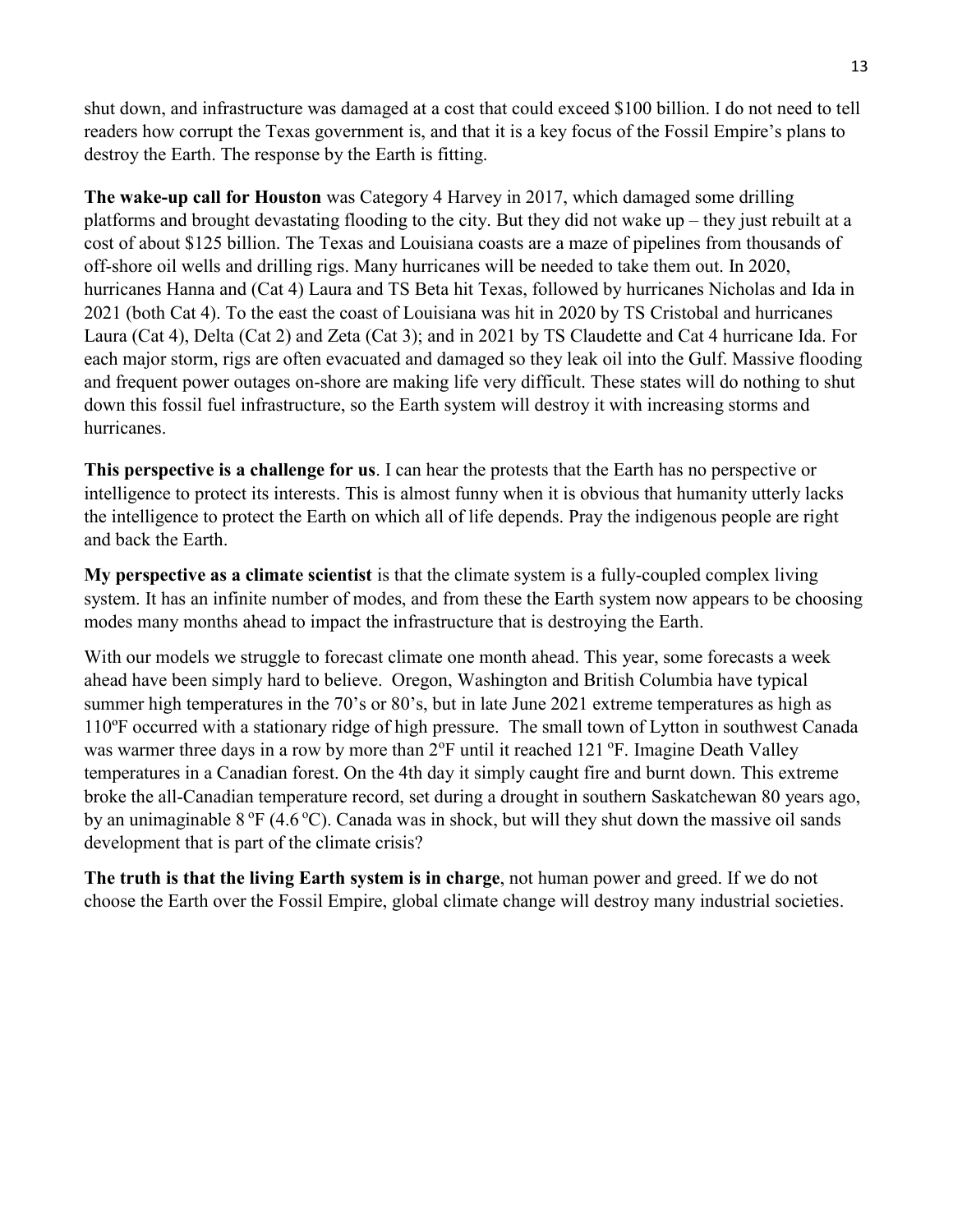# i)Freedom from the webs of lies. (December  $24<sup>th</sup> 2021$ )

https://www.rutlandherald.com/opinion/perspective/weekly-planet-freedom-from-thewebs-of-lies/article\_a44a1783-721a-5a4c-9517-93f3c80be329.html

Since you are reading this over Christmas, it is fitting that I wrap up this year with the Truth that sets you Free in honor of the indigenous teacher Jesus. He asked that we align directly with the living Earth, the Creation and the Creator and act on her behalf, not human self-interest and greed.

Yet, for several years, we have seen the glaring conflict between the Truth that sets you free, and the webs of lies that trap people, so they can be exploited or even killed. The biggest topics have been the accelerating climate crisis and the struggle over dealing with Covid.

The climate crisis has accelerated as new patterns of extremes have been seen everywhere. Scientists patiently document the details. The world's eight most extreme wildfire weather years have occurred in the last decade, according to a new study that suggests extreme fire weather is being driven by a decrease in atmospheric humidity coupled with rising temperatures. There have been record temperatures over 100°F inside the Arctic Circle. Across the Atlantic, 500 fossil fuel lobbyists once again stopped the COP26 meeting from taking deep action in Glasgow against the fossil fuels. But now the Earth itself is targeting the fossil fuel industry, something that is so far beyond the brainless Trumpian webs of lies that it has a certain dark humor.

Recently documents exposed how, when Covid arrived, Trump silenced scientists and hid facts from the public to pretend the disease was trivial. By now 800,000 Americans have died, perhaps half of them as a result of this tragic webs of lies. Back in February 2020, Dr. Nancy Messonier, director of the National Center for Immunization and Respiratory Diseases warned that the coming spread of COVID-19 in the United States might lead to severe disruption to everyday life. This did not meet Trump's approval, since it affected his self-image. The Centers for Disease Control and Prevention (CDC) were forbidden from holding briefings, and the White House took over coronavirus messaging. The next day, Trump went on to tell the nation that "we have a total of 15 people" with COVID-19, and they are "all getting better."

The CDC was then blocked from giving any public briefings for over three months, at a critical time when the disease was spreading, and knowledge of mask efficacy would have helped. The COVID-19 skeptic Scott Atlas was appointed as a "special advisor" to the coronavirus task force. Atlas immediately moved to drastically reduce guidelines for COVID-19 testing. This move to reduce the level of testing across the nation, was made specifically to generate a false impression of the number of new cases. HHS political appointee Paul Alexander demanded that CDC stop publishing scientific reports he believed were damaging to Trump. CDC officials were then ordered to delete Alexander's emails to cover up this attempt to quash vital public data. Trump appointed Robert Redfield (the vocal "blame China" proponent) as CDC director. Forbidding the CDC from releasing their new recommendation to wear face coverings as well as new evidence that the virus represented a threat to children was tragic. It led to the false idea for months that the CDC was somehow against masks